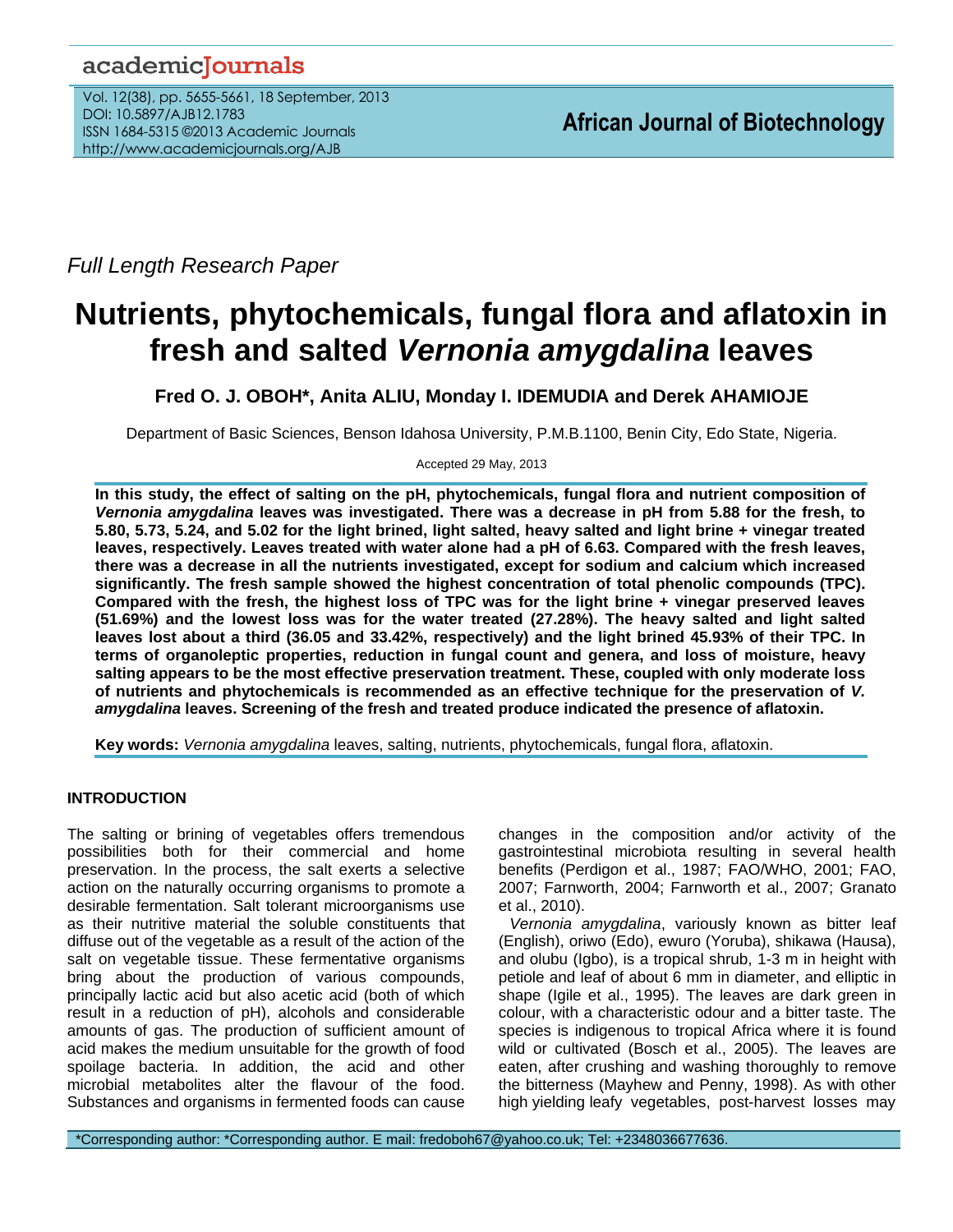occur due to inadequate preservation.

Previous authors have reported nutrient composition and antimicrobial activity (Oboh and Masodje, 2009) and blood lipid control activity of the methanolic and aqueous extracts of *V. amygdalina* leaves (Adaramoye et al., 2008; Oboh and Enobhayisobo, 2009), and the effects of blanching and drying, and salting on their organoleptic characteristics and nutrient composition (Osunde and Makama, 2007; Aliero and Abdullahi, 2009; Oboh and Madojemu, 2010), In this study, the effect of salting on the phytochemicals, fungal flora and nutrient composition of *V. amygdalina* leaves was investigated. The fresh and salted leaves were also screened for the presence of aflatoxin.

#### **MATERIALS AND METHODS**

To investigate the effect of salting on the nutrient composition, phytochemicals, mycological flora and organoleptic properties of *V. amygdalina* leaves, a study was conducted using the following treatments:

#### **Heavy salting**

*V. amygdalina* leaves were gently washed to remove dirt, and the water drained. Salt (37.5 g) and leaves (150 g) were mixed well in a plastic bucket. The mixture was covered with two layers of muslin cloth; a pressure plate and weight were placed on it. Brine made of salt (37.5 g) and water (150 ml) was added until the pressure plate was slightly submerged. The buckets were stored in a cool, dry and shaded place for two weeks (James and Kuipers, 2003). Ambient temperature was 26.5 to 27.0°C.

#### **Light salting**

Washed and drained *V. amygdalina* leaves (150 g) were mixed well with dry salt (3.75 g) in a plastic bucket, packing tightly. The mixture was covered with two layers of muslin cloth; a pressure plate and weight were placed on it. The bucket was stored in a cool, dry and shaded place for two weeks (James and Kuipers, 2003). Ambient temperature was 26.5 to 27.0°C.

#### **Light brining**

To washed and drained *V. amygdalina* leaves (150 g) light brine was added (3.75 g salt dissolved in 150 ml water). The brine was added to the vegetable in layers (that is, put a layer of vegetables,

add brine, put another layer of vegetables add more, and so on) in a plastic bucket, and packed tightly. The mixture was covered with two layers of muslin cloth; a pressure plate and weight were placed on it. The bucket was stored in a cool, dry and shaded place for two weeks (James and Kuipers, 2003). Ambient temperature was 26.5 to27.0°C.

#### **Light brine + vinegar**

A solution of salt (7.5 g), white vinegar (7.5 ml) and water (150 ml) was added to rinsed and drained *V. amygdalina* leaves (150 g) in layers (that is, put a layer of vegetables, add brine and vinegar, put another layer of vegetables add more, and so on) in a plastic bucket and packed tightly. The mixture was covered with 2 layers of muslin cloth; a pressure plate and weight were placed on it. The bucket was stored in a cool, dry and shaded place for two weeks (James and Kuipers, 2003). Ambient temperature was 26.5 to 27.0°C.

#### **Analytical procedure**

#### *Determination of nutrients*

**Vitamin C, β-carotene, carbohydrates, protein and moisture:**  Ascorbic acid was determined titrimetrically using the 2,6 dichlorophenolindophenol method according to Osunde and Musa Makama (2007). β-Carotene was determined spectrophotometrically according to the method of Nagata and Yamashita (1992). The sample (100 mg) was vigorously shaken in 10 ml of an acetone-hexane mixture (4:6) for 1 min and filtered through Whatman no. 4 filter paper. The absorbance was measured at 453, 505, and 663 nm. The content of β-carotene was calculated according to the following equations:

 $\beta$ -carotene (mg/100 ml) = 0.216 (A<sub>663</sub>) - 0.304 (A<sub>505</sub>) + 0.452 (A<sub>453</sub>)

Where, A is absorbance. Total carbohydrate was determined spectrophotometrically at 620 nm using the anthrone method (Hedge and Hofreiter, 1962). Nitrogen was determined using the Kjedahl method and protein calculated as total nitrogen x 6.25. Moisture content was determined by drying 5 g wet sample to constant weight in a ventilated oven at 60°C (AOAC, 1984). Moisture content was calculated as follows:

$$
5) = \frac{3}{2}
$$

Ether extract was determined by Soxhlet extraction with petroleum ether (40-60°C) and calculated as:

**Minerals:** Minerals were determined according to Novosamsky (1983) and Okalebo (1985). Iron content was determined by atomic

$$
\% \text{ Ethernet extract} = \frac{\text{Weight of sample before extraction} - \text{Weight of sample after extraction}}{\text{Weight of sample before extraction}} \times 100\%
$$

absorption spectrophotometry, after wet digestion with nitric acidperchloric acid. Calcium was determined by ethylene diamine tetra acetic acid (EDTA) titration. Potassium and sodium were determined by flame photometry.

#### **Phytochemical studies**

Qualitative analysis was carried out according to Malec and Pomilio

(2003) and Evans (1996).

#### **Determination of total phenolic compounds (TPC)**

TPC was determined spectrophotometrically according to Azizah et al. (2007)*.* The standard curve was prepared as follows: To each gallic acid standard (50, 100, 150 upto 500 mg/l) and sample, 0.5 ml of 0.2 N Folin-Ciocalteau reagent was added. After 8 min, 1.5 ml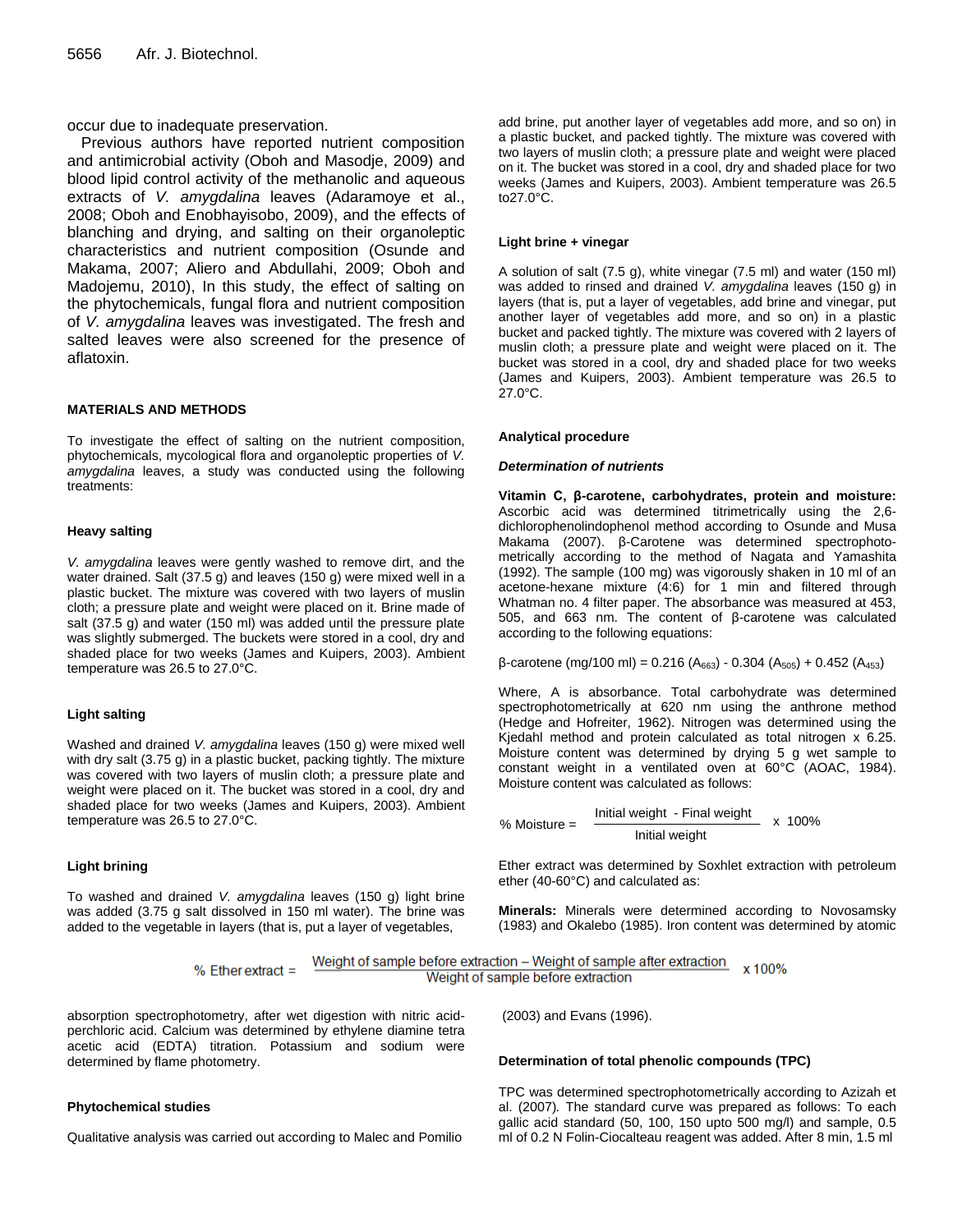sodium carbonate (7.5% w/v) was added. The mixture was kept in the dark for 1 h and absorbance was measured at 765 nm. TPC content was read off the standard curve and expressed as mg of gallic acid equivalent (GAE) per litre of sample.

#### **Microbiological analysis**

#### *Sterilization*

The solid and liquid media were sterilized by autoclaving at 121°C for 15 min. Glassware was sterilized in the oven at 100°C for 1 h and allowed to cool down before use while the media were left to cool to 45°C before pouring into the Petri dishes

#### *Enumeration and isolation of fungal isolates*

Extract of fresh or preserved *V. amygdalina* leaves (1 ml) was aseptically transferred into 9 ml sterile distilled water in McCartney bottles and mixed thoroughly. Serial dilutions up to 10<sup>-2</sup> and 10<sup>-3</sup> were then carried out and 1 ml from dilutions  $10^{-2}$  and  $10^{-3}$  were transferred into the Petri dishes. Potato dextrose agar was poured into the Petri dishes and allowed to solidify. The plates were then incubated at ambient temperature (30±2°C) for three to five days and observed daily for growth of fungi. Discreet colonies were counted using a colony counter (Digital Colony Counter-Labtech, UK). Sub-culturing of the occurring fungi was made on sterile PDA plates to obtain pure isolates. The pure isolates were stored in PDA slants at 4°C for further laboratory studies.

#### *Identification of Isolates*

Pure cultures of the isolates obtained were used for identification. The identification of the isolates were based mainly on the structural features as observed from the growing colonies in plants (Sutton et al., 1998) and slide mounts seen under the microscope. The plate identification involved colour, presence of mycelia, spores and production of fruiting bodies. In the microscopic examination, a wet mount of each isolate was prepared on a microscopic slide, covered with a cover slip, stained with lactophenol cotton blue dye and viewed under the low and high power magnification to ascertain its features. These features were compared with those described in standard fungi manuals (Barnett and Hunter, 1998; Raper and Fennel, 1973).

#### *Determination of percentage of fungal occurrence*

The percentage frequency of occurrence of the fungal isolates was determined by dividing the occurrence of individual fungal isolates with the total occurrence. This was expressed as a percentage as follows:

$$
\frac{X}{N} \times \frac{100}{1}
$$

Where, X is the total number of each organism in the samples and N is the total number of all organisms in the samples.

#### **Screening for aflatoxin**

Screening for aflatoxin was done by the Contaminants Bureau FDA method (Heinrich, 1990; Richard et al., 1993) with modification, as follows:

#### *Sample preparation*

Fresh or salted *V. amygdalina* leaves (5 g) were ground to pass a no. 20 sieve, mixed thoroughly and placed in a 50 ml, glassstoppered Erlenmeyer flask with 2.5 ml of  $H_2$ 0, 2.5 g of diatomaceous earth, and 25 ml of CHCl<sub>3</sub>. The mixture was shaken for 30 min and filtered. The first 10 ml of the extract to emerge from the filter was collected and placed in the column.

#### *Column preparation*

Column chromatography was carried our using a 22 x 300-mm chromatographic tube packed with silica gel and anhydrous  $Na<sub>2</sub>SO<sub>4</sub>$ in CHCl3. The extract was added on top of the silica gel. The column was washed with 150 ml of hexane, followed by 150 ml of anhydrous ether, which were discarded. Aflatoxins were then eluted with 150 ml of solvent mixture MeOH-CHCl<sub>3</sub> (3:97v/v) and the entire fraction was collected and evaporated to dryness.

#### *Thin layer chromatography (TLC)*

Residue was dissolved in chloroform-acetonitrile (4:1v/v) and applied on a TLC plate, pre-coated with silica gel 60. Plates were developed for about 1 h using a chloroform-acetone-isopropanol (8:1:1v/v/v) solvent mixture in an equilibrated tank. Plates were removed from the tank, dried and examined under UV light.

#### **RESULTS AND DISCUSSION**

Table 1 shows the result of an organoleptic evaluation of the fresh and treated *V. amygdalina* leaves. The fresh leaves were a bright dark green in colour, had a distinctive green leaf smell and were firm, with slightly rough surface. Light brined leaves had a dull dark green colour with a slightly offensive smell. They were deformed and their surface was rougher than that of the fresh leaves. Light salted leaves were similar to the light brined in structure but were closer to the fresh leaves in texture.

Light brine + vinegar treated leaves had an almost smooth texture and their structure was better maintained than that of the light brined and light salted leaves. Leaves subjected to heavy salt treatment had properties similar to those of the original leaves but had a salty taste. Leaves treated with water alone had a dull dark green colour and a very offensive smell. They had a deformed structure and a rough texture. Based on these observations, heavy-salted leaves were the closest to the fresh leaves in organoleptic properties.

The pH values of fresh and fermented *V. amygdalina* leaves are given in Table 2. There was a decrease in pH from 5.88 for the fresh, to 5.80, 5.73, 5.24, and 5.02 for the light brined, light salted, heavy salted and light brine + vinegar treated leaves, respectively. These values indicate that salting resulted in fermentation, with production of acid and decrease in pH, the better preserved heavy-salted and light brine vinegar treated leaves having the lowest values. Leaves treated with water alone had a pH of 6.63.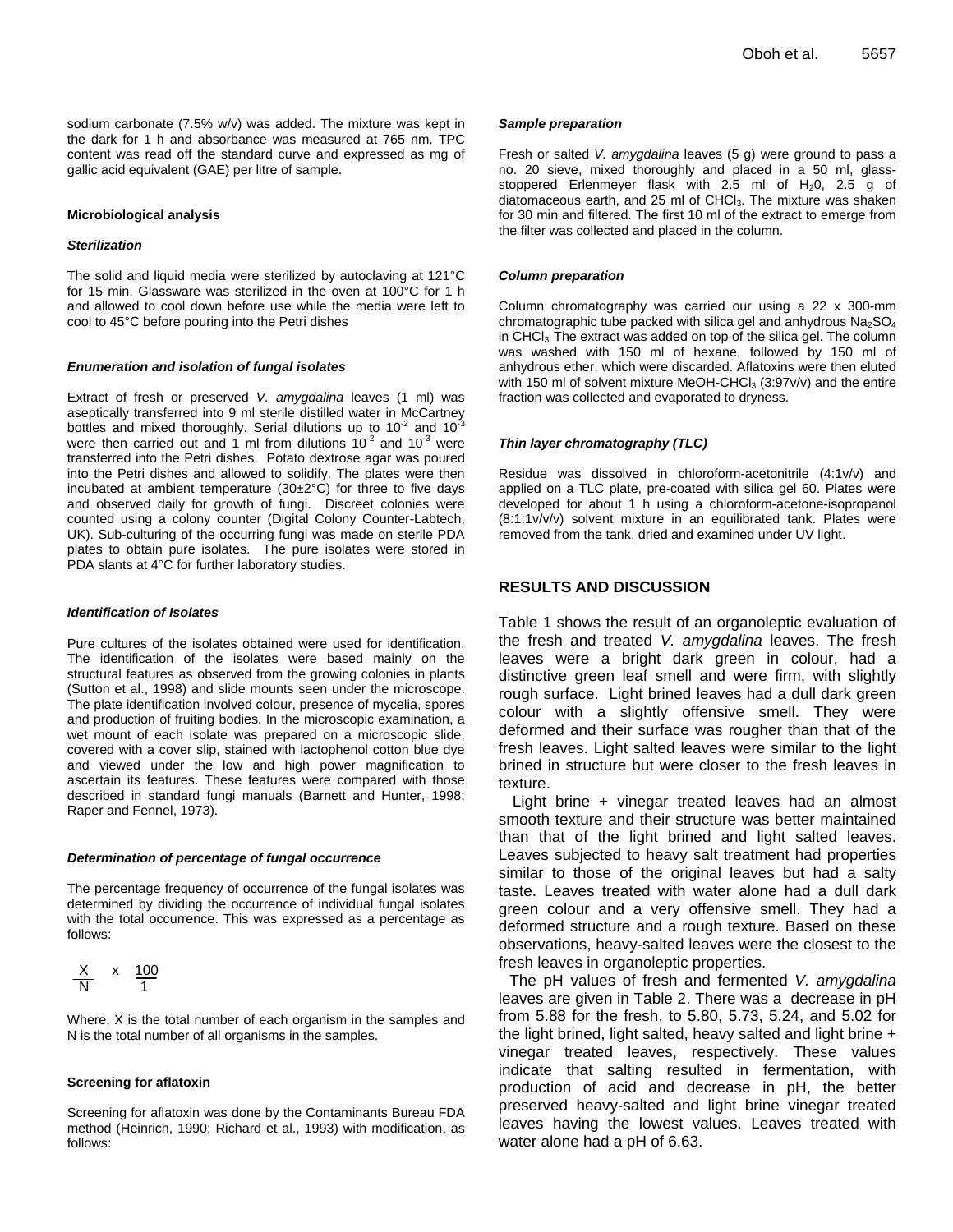| <b>Property</b>           | Fresh                                     | <b>Light brine</b>                                                                               | Light salt                                                                    | Light brine+ vinegar                                                                                                            | <b>Heavy salt</b>                             | No salt                                |
|---------------------------|-------------------------------------------|--------------------------------------------------------------------------------------------------|-------------------------------------------------------------------------------|---------------------------------------------------------------------------------------------------------------------------------|-----------------------------------------------|----------------------------------------|
| Colour                    | Bright dark<br>green                      | Dull dark green                                                                                  | Dull dark green                                                               | Dull light green                                                                                                                | Bright dark<br>green                          | Dull dark<br>green                     |
| Odour                     | Fresh leafy<br>smell                      | A slight but not<br>offensive smell                                                              | A slight but not<br>offensive smell                                           | A slight but not offensive<br>smell                                                                                             | Fresh leafy<br>smell<br>retained              | Very<br>offensive<br>smell             |
| Appearance<br>and texture | Firm with<br>slightly<br>rough<br>surface | Slightly deformed<br>structure; surface<br>slightly rougher than<br>that of the fresh<br>leaves. | Slightly deformed<br>structure; similar<br>to the fresh leaves<br>in texture. | Retained more of the<br>original structure than the<br>light salted and light<br>brined. Leaves had an<br>almost smooth texture | Similar to<br>that of the<br>fresh<br>leaves. | Deformed<br>structure<br>rough surface |

**Table 1.** Organoleptic characteristics of fresh and fermented (*Vernonia amygdalina*).

**Table 2.** pH values for fresh and fermented *Vernonia amygdalina* leaves.

| <b>Treatment</b>      | рH   |  |
|-----------------------|------|--|
| Fresh                 | 5.88 |  |
| Light brine           | 5.80 |  |
| Light salt            | 5.73 |  |
| Light brine + vinegar | 5.02 |  |
| Heavy salting         | 5.24 |  |
| No salt               | 6.63 |  |

Table 3 shows the nutrient content of fresh and fermented leaves. Compared with the fresh leaves, there was a decrease in the content of all the nutrients investigated, except for sodium and calcium which increased significantly. This is in agreement with previous findings (Oboh and Madojemu, 2010). The water treated leaves had less of each nutrient than the fresh or fermented leaves, except for their protein content, which was not significantly different from that of the heavysalted and light brine and vinegar treated leaves. Loss of nutrients during the salting of vegetables has been observed previously (Jones and Etchells, 1944) and might be due to leaching into the aqueous medium in which the leaves were fermented. The sodium content was much higher in the salted samples than in the fresh sample because of the addition of salt to the fermentation medium. The higher calcium levels in the salted leaves (relative to the fresh) were due, probably to the presence of calcium impurity in the salt (Jones and Etchells, 1944) and/or the presence of this mineral in the water used in the experiments.

Compared with fresh sample, the moisture content of the fermented leaves showed a significant decrease due to the osmotic effect of the salt. The heavy-salted leaves had the lowest moisture content (less than half of that of the fresh leaves). This, coupled with their lower pH gave an environment less favourable than the fresh leaves, for the proliferation of spoilage microorganisms, resulting in excellent preservation as indicated by the organoleptic properties of the leaves subjected to this treatment.

The results of tests for phytochemicals and the total phenolic compounds content of the fresh and preserved leaves are presented in Table 4 and 5. These compounds when present in the diet could provide biological and pharmacological benefits. Saponins and glycosides were found in all the leaves (fresh, salted and unsalted) and tannins were present in all except the unsalted. Steroids were detected in the fresh, light salted and water treated (unsalted) leaves. Flavonoids and alkaloids were not detected in any of the samples. The fresh sample gave the highest value of total phenolic compounds (TPC). The highest loss of TPC was for the light brine + vinegar preserved leaves (51.69%). The lowest loss was for the badly preserved water treated leaves (27.28%). Of the salted leaves, the heavy-salted and light-salted lost about a third of their TPC (36.05 and 33.42% respectively). Compared with the fresh, light brining resulted in the loss of 45.93% of the total phenolic compounds. Thus, the best preserved leaves in terms of organoleptic properties (that is, the heavy-salted) lost only about a third of their TPC.

Table 6 shows the fungal counts of fresh and fermented leaves. In all cases, salting resulted in a decrease in fungal count. The fresh leaves had a higher fungal count  $(120 \times 10^2 \text{ cftu/ml})$  than the salted samples  $(49, 47, 43)$ and 8 x10<sup>2</sup> cfu/ml respectively for light brined, light salted, light brine + vinegar treated and heavy salted leaves, respectively). Unsalted leaves had the highest count (292  $x$  10<sup>2</sup> cfu/ml, about a two and half-fold increase, compared with the fresh leaves). Heavy salting was the most effective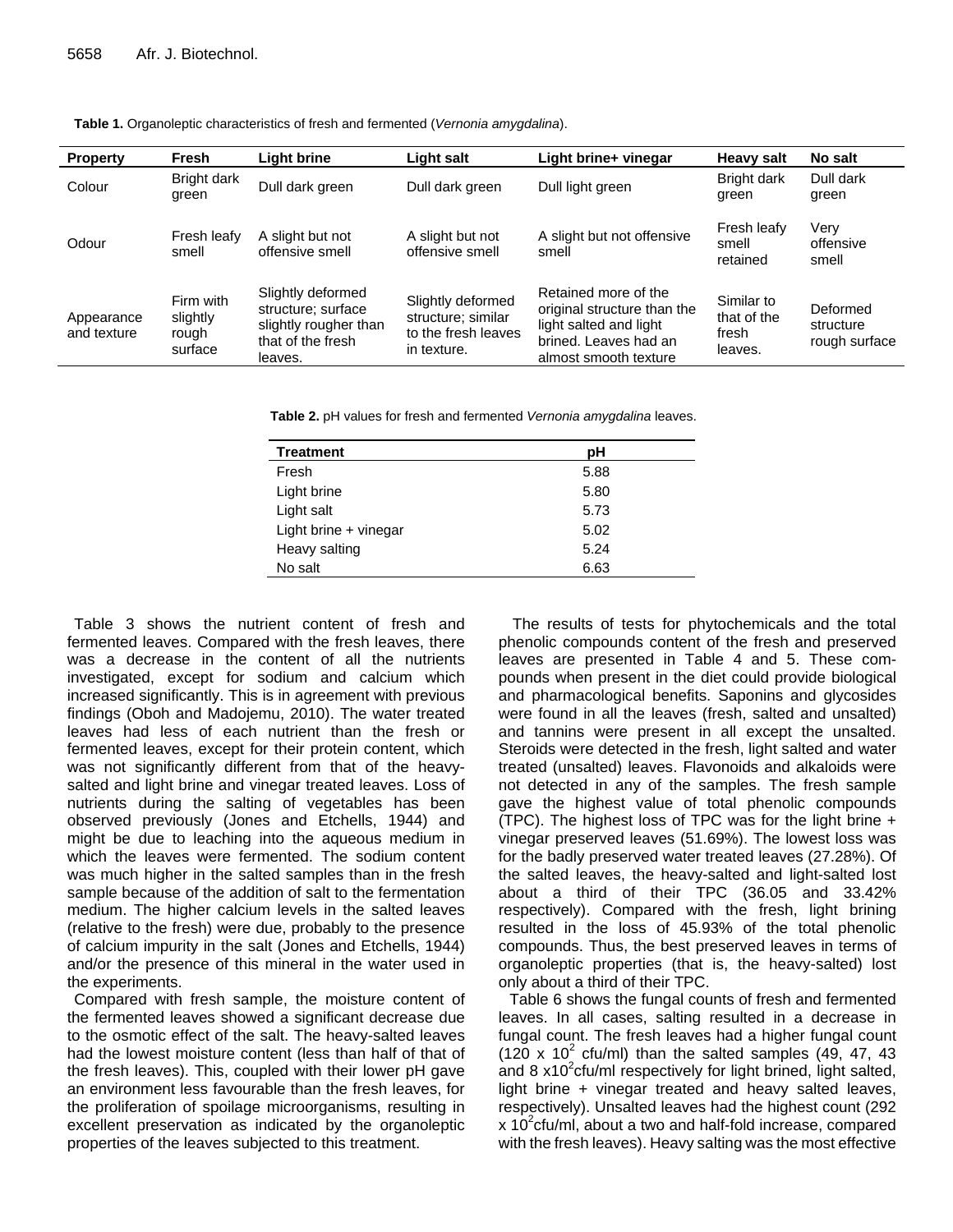| <b>Bitter leaf</b>           | Fresh                           | Light brine                     | Light salt (dry)               | Light brine $\pm$ vinegar        | Heavy salt                       | No salt                         |
|------------------------------|---------------------------------|---------------------------------|--------------------------------|----------------------------------|----------------------------------|---------------------------------|
| Fe $(mg/100 g)$              | $16.50 \pm 0.71$ <sup>o</sup>   | $11.80 \pm 0.14^{\circ}$        | $9.80 \pm 0.00^a$              | $11.20 \pm 0.00^{\circ}$         | $10.15 \pm 0.07^c$               | 9.65 $\pm$ 0.07 <sup>a,c</sup>  |
| Ca (mg/100 g)                | $235.26 \pm 0.01^{\circ}$       | $257.82 \pm 0.01^{\circ}$       | $245.29 \pm 0.01^{\circ}$      | $242.79 \pm 0.01$ <sup>c</sup>   | $240.28 \pm 0.01$ <sup>c</sup>   | $220.25 \pm 0.07^{a,b}$         |
| K (mg/100 g)                 | $23.57 \pm 0.01^{\circ}$        | $24.48 \pm 0.01$ <sup>c</sup>   | $27.15 \pm 0.07^c$             | $25.39 \pm 0.01^{\circ}$         | $20.82 \pm 0.01$ <sup>a,c</sup>  | 9.03 $\pm$ 0.01 <sup>a,c</sup>  |
| Na (mg/100 g)                | 1.56±0.01 $^{\circ}$            | $165.48 \pm 0.01^a$             | $161.39 \pm 0.01^a$            | $204.80 \pm 0.14^{a,b}$          | $289.77 \pm 0.01^a$              | $1.48 \pm 0.01^a$               |
| Protein (%)                  | $4.59 \pm 0.01^{\circ}$         | $3.13 \pm 0.00^a$               | $2.63 \pm 0.01^{a,c}$          | $1.98 \pm 0.01^{a,c}$            | $1.65 \pm 0.01^{a,c}$            | $2.20 \pm 0.01^{a,c}$           |
| Carbohydrate (mg/100 g)      | $0.054 \pm 0.039^{\circ}$       | $0.001 \pm 0.001^{a,c}$         | $0.001 \pm 0.001^{a,c}$        | $0.022 \pm 0.002$ <sup>a,c</sup> | $0.029 \pm 0.002$ <sup>a,c</sup> |                                 |
| Lipid $(g/100 g)$            | $0.85 \pm 0.07^c$               | $0.55 \pm 0.07^{a,b}$           | $0.35 \pm 0.07^{a,b}$          | $0.51 \pm 0.01^{a,c}$            | $0.62 \pm 0.03$ <sup>a,c</sup>   | $0.31 \pm 0.01$ <sup>a,c</sup>  |
| Moisture (%)                 | $74.60 + 4.26^c$                | $46.00 \pm 4.37$ <sup>a,c</sup> | $48.40 \pm 3.50^{a,b}$         | $43.80 \pm 7.45^{a,b}$           | $36.90 \pm 1.94$ <sup>a,b</sup>  | $48.70 \pm 3.52$ <sup>a,b</sup> |
| $\beta$ -carotene (mg/100 g) | $0.44 \pm 0.67$ <sup>o</sup>    | $0.35 \pm 0.59^{a,c}$           | $0.37 \pm 0.58$ <sup>a,c</sup> | $0.31 \pm 0.52$ <sup>a,b</sup>   | $0.28 \pm 0.46$ <sup>a,b</sup>   | $0.02 \pm 0.02$ <sup>a,b</sup>  |
| Vit. C $(mg/100 g)$          | $1049.03 \pm 2.87$ <sup>o</sup> | $821.29 \pm 0.01^{a,c}$         | $625.52 \pm 0.01^{a,c}$        | $680.84 \pm 0.03$ <sup>a,c</sup> | $582.94 \pm 0.06^{a,b}$          | $285.12 \pm 0.01^{a,c}$         |

**Table 3.** Nutrients of fresh and fermented *Vernonia amygdalina* leaves.

Values are recorded as mean ± standard deviation of three independent samples. t-Test:  $a$ , Values differ significantly compared with the fresh sample mean P < 0.05; ANOVA:  $b$ , mean values differ significantly from other means within the same group P<0.05;  $\degree$ , values are not significantly different P < 0.05 within the same group.

|  |  | Table 4. Phytochemicals of fresh and salted Vernonia amygdalina leaves. |
|--|--|-------------------------------------------------------------------------|
|--|--|-------------------------------------------------------------------------|

| <b>Sample</b>         | <b>Saponin</b> | <b>Tannin</b> | <b>Flavonoid</b>         | <b>Alkaloid</b> | <b>Steroid</b>           | <b>Glycoside</b> |
|-----------------------|----------------|---------------|--------------------------|-----------------|--------------------------|------------------|
| Fresh                 |                |               | -                        |                 |                          |                  |
| Light brine           |                |               | $\overline{\phantom{0}}$ | -               |                          |                  |
| Light salt            |                |               | -                        |                 |                          |                  |
| Light brine + vinegar |                |               | -                        | -               | $\overline{\phantom{0}}$ |                  |
| Heavy salt            |                |               | -                        | -               | -                        |                  |
| No salt               |                |               | -                        |                 |                          |                  |

+, Present; -, absent. Values are recorded as mean ± standard deviation of two independent samples. t-Test: <sup>a</sup>, values differ significantly compared with the fresh sample mean P < 0.05; ANOVA:  $^b$ , mean values differ significantly from other means within the same group  $P < 0.05$ ;  $\degree$ , values are not significantly different P < 0.05 within the same group.

for the reduction of fungal load (93.3% reduction) and was therefore the most effective preservation treatment.

Table 7 shows the occurrence of fungal species and genera in fresh and salted *V. amygdalina* leaves. *A. nige*r occurred in the fresh, light brined and the water treated (no salt) leaves. *A. flavus* was associated with all the samples (fresh and

treated) and *Penicillium* with the light salted and water treated. *Fusarium* was associated with only the light salt and vinegar treated leaves.

Mycotoxins are small (MW  $\sim$  700), toxic chemical products formed as secondary metabolites by a few fungal species that readily colonise crops and contaminate them with toxins in the field, between harvest and drying, and during

storage. The major fungal genera producing mycotoxins are *Aspergillus, Fusarium* and *Penicillium.* The most common mycotoxins are aflatoxins, ochatoxin A, fumonisins, deoxyni-valenol, T-2 toxin and zearalenone (Turner et al., 2009 and Zheng et al., 2006).

A green colour characteristic of aflatoxins  $B_1$ and  $B_2$  (Surekha et al., 2011) was observed when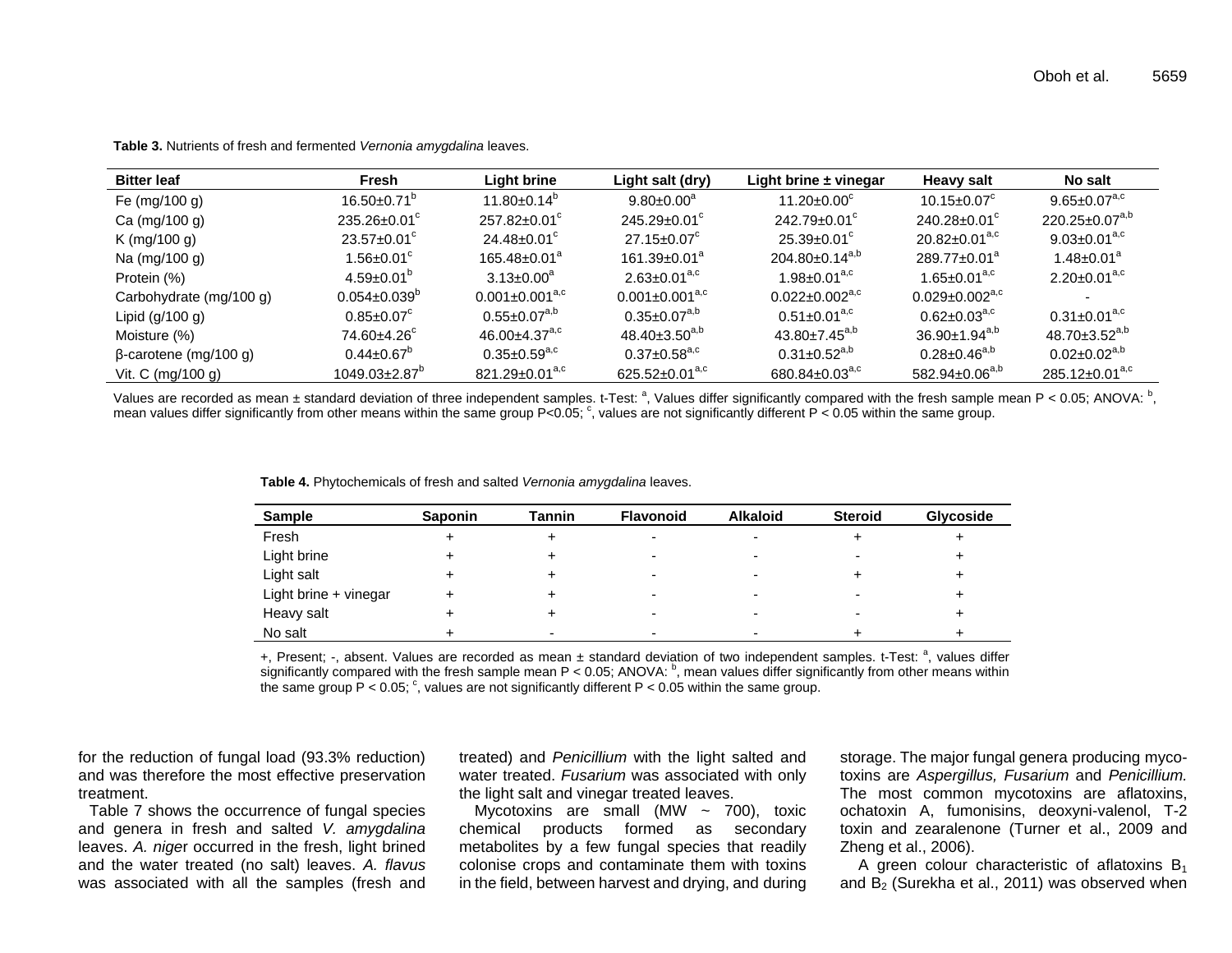| <b>Sample</b>         | Total phenolic compounds (mg/100g) | Loss relative to the fresh $(\%)^*$ |
|-----------------------|------------------------------------|-------------------------------------|
| Fresh                 | $0.799 + 0.001^b$                  | -                                   |
| Light brine           | $0.432 + 0.001^{a,c}$              | 45.93                               |
| Light salt            | $0.532+0.001^{a,c}$                | 33.42                               |
| Light brine + vinegar | $0.386 + 0.002$ <sup>a,c</sup>     | 51.69                               |
| Heavy salt            | $0.511+0.001^{a,c}$                | 36.05                               |
| No salt               | $0.581+0.001^{a,c}$                | 27.28                               |

**Table 5.** Total phenolic compounds (TPC) of fresh and salted leaves.

\*Percentage loss relative to the fresh = 0.799 - TPC/ 0.799 x 100.

**Table 6.** Fungal counts of fresh and fermented *V. amygdalina* leaves.

| <b>Sample</b>         | $102$ CFU/MI | loss relative to the fresh (%) |  |
|-----------------------|--------------|--------------------------------|--|
| Fresh                 | 120          |                                |  |
| Light brine           | 49           | 59.16                          |  |
| Light salt            | 47           | 60.83                          |  |
| Light brine + vinegar | 43           | 64.17                          |  |
| Heavy salt            | 8            | 93.33                          |  |
| No salt               | 292          | -                              |  |

**Table 7.** Occurrence of fungal species and genera, and aflatoxin in fresh and preserved leaves.

| Leaves                        | Aspergillus niger | Aspergillus flavus Penicillium spp. Fusarium spp. |  | Aflatoxin |
|-------------------------------|-------------------|---------------------------------------------------|--|-----------|
| Fresh                         |                   |                                                   |  |           |
| Light brine treated           |                   |                                                   |  |           |
| Light salt treated            |                   |                                                   |  |           |
| Light brine + vinegar treated |                   |                                                   |  |           |
| Heavy salt treated            |                   |                                                   |  |           |
| Water (no salt) treated       |                   |                                                   |  |           |

+, Present; -, absent.

**Table 8.** Frequency of occurrence of fungi isolates.

| <b>Fungal isolate</b> | Percentage frequency of occurrence |
|-----------------------|------------------------------------|
| Aspergillus flavus    | 79.12                              |
| Aspergillus niger     | 74.21                              |
| Penicillium sp.       | 48.26                              |
| Fusarium sp.          | 19.36                              |

leaf extracts were cleaned up, separated by thin layer chromatography (TLC), and viewed under ultra violet light. Aflatoxins are highly toxic and carcinogenic secondary metabolites of *Aspergillus flavus, Aspergillus parasiticus* and *Aspergillus nomius. A. flavius* produces only aflatoxin  $B_1$  and  $B_2$  while the other two species produce both aflatoxins B and G (Baydar, 2007). In this study, only *A. flavus* was found to be associated with the leaves. Some species of *Fusarium* produce the mycotoxins zearalenone and fumonisin  $B_1$ , which are possibly carcinogenic in humans. One species of *Penicillium, Penicillium verrucosum* produces ocratoxin, which is suspected to be a human carcinogen (GASGA, 1997).

Results (Table 8) show that the percentage frequency of occurrence of fungi associated with fresh, salted and unsalted leaves was highest for *A. flavus* followed by *A.*